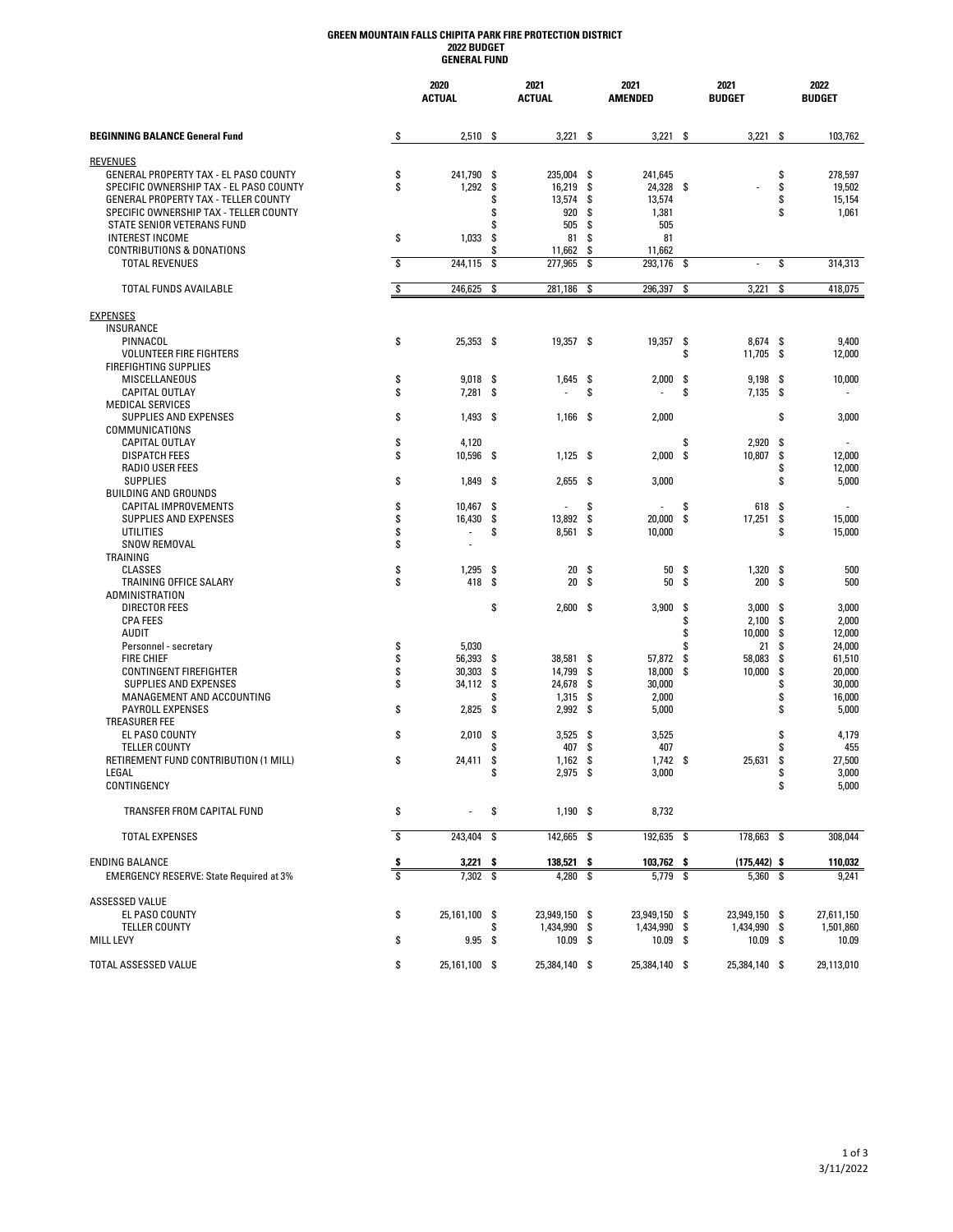## **DEBT SERVICE FUND GREEN MOUNTAIN FALLS CHIPITA PARK FIRE PROTECTION DISTRICT 2022 BUDGET**

|                                             |     | 2020<br><b>ACTUAL</b> |                         | 2021<br><b>ACTUAL</b>                                      |    | 2021<br><b>AMENDED</b>        | 2021<br><b>BUDGET</b>         |    | 2022<br><b>BUDGET</b>   |
|---------------------------------------------|-----|-----------------------|-------------------------|------------------------------------------------------------|----|-------------------------------|-------------------------------|----|-------------------------|
| <b>BEGINNING BALANCE</b>                    | \$  |                       | \$                      | 230,457 \$                                                 |    | 230,457 \$                    | $\overline{\phantom{a}}$      | \$ | 181,044                 |
| <b>REVENUES</b>                             |     |                       |                         |                                                            |    |                               |                               |    |                         |
| DEBT SERVICE PROPERTY TAX - EL PASO COUNTY  |     |                       | \$                      | 163,038 \$                                                 |    | 167,646                       |                               | S  | 193,278                 |
| SPECIFIC OWNERSHIP TAX - EL PASO COUNTY     |     |                       | \$                      | 11,252 \$                                                  |    | 16,878                        |                               | \$ | 13.529                  |
| DEBT SERVICE PROPERTY TAX - TELLER COUNTY   |     |                       | \$                      | 9,417 \$                                                   |    | 9,417                         |                               | \$ | 10,513                  |
| SPECIFIC OWNERSHIP TAX - TELLER COUNTY      |     |                       | \$                      | 638                                                        | Ŝ. | 957                           |                               | \$ | 736                     |
| <b>INTEREST</b>                             |     |                       | \$<br>\$                | 47                                                         | Ŝ. | 60                            |                               | Ŝ  | 100                     |
| OTHER (DELINQUENCIES, STATE FUNDS           |     |                       |                         | 350                                                        | Ŝ. | 350                           |                               |    |                         |
| <b>TOTAL REVENUES</b>                       | \$. | ÷                     | \$                      | 184.742 \$                                                 |    | 195.308 \$                    | ×.                            | \$ | 218.156                 |
| <b>TOTAL FUNDS AVAILABLE</b>                | \$  | $\sim$                | \$                      | 415,199 \$                                                 |    | 425,765 \$                    | $\overline{\phantom{a}}$      | \$ | 399,200                 |
| <b>EXPENSES</b>                             |     |                       |                         |                                                            |    |                               |                               |    |                         |
| TREASURERS FEE - EL PASO COUNTY             |     |                       | \$                      | 2,446 \$                                                   |    | 2.515                         |                               | \$ | 2,899                   |
| TREASURERS FEE - TELLER COUNTY              |     |                       | \$                      | 282                                                        |    |                               |                               | \$ | 315                     |
| PRINCIPAL                                   |     |                       |                         |                                                            | \$ | ÷                             |                               | \$ | 136,750                 |
| <b>DEBT SERVICE PMTS</b>                    |     |                       | \$                      | 191,099 \$                                                 |    | 252,481                       |                               | \$ | 95,021                  |
| <b>OTHER</b>                                |     |                       |                         |                                                            |    |                               |                               |    |                         |
| <b>TOTAL EXPENSES</b>                       | \$  |                       | $\overline{\mathsf{s}}$ | 193,827 \$                                                 |    | 254,996 \$                    | ×.                            | \$ | 234,986                 |
| <b>TRANSFERS BETWEEN FUNDS</b>              |     |                       |                         |                                                            |    |                               |                               |    |                         |
| EPC GF TAXES DEPOSITED IN DEBT SERVICE FUND |     |                       | \$                      | 247.698 \$                                                 |    | 247,698                       |                               |    |                         |
| TELLER COUNTY TAXES DEPOSITED IN GF         |     |                       |                         | (10.124)                                                   |    | (10, 124)                     |                               |    |                         |
| TRANSFER TO GENERAL FUND                    |     |                       | \$                      | $(227, 299)$ \$                                            |    | (227, 299)                    |                               |    |                         |
| <b>TOTAL TRANSFERS</b>                      | S.  | $\sim$                | \$                      | 10,275 \$                                                  |    | 10,275 \$                     | $\blacksquare$                | s. |                         |
| <b>ENDING BALANCE</b>                       |     |                       | \$                      | 231,647                                                    | \$ | 181,044 \$                    | $\sim$                        | \$ | 164,215                 |
|                                             |     |                       |                         |                                                            |    |                               |                               |    |                         |
| ASSESSED VALUE - EL PASO COUNTY             | \$  | 25,161,100            | -\$<br>\$               | 23,949,150 \$<br>1,434,990 \$                              |    | 23,949,150 \$<br>1,434,990 \$ | 23,949,150 \$<br>1,434,990 \$ |    | 27,611,150<br>1,501,860 |
| <b>MILL LEVY</b>                            |     |                       |                         | 7.00                                                       |    | 7.00                          | 7.00                          |    | 7.00                    |
|                                             |     |                       |                         | GREEN MOUNTAIN FALLS CHIPITA PARK FIRE PROTECTION DISTRICT |    |                               |                               |    |                         |

#### **GREEN MOUNTAIN FALLS CHIPITA PARK FIRE PROTECTION DISTRICT 2022 BUDGET CAPITAL EQUIPMENT FUND**

|                                                                      |     | 2020<br><b>ACTUAL</b> | 2021<br><b>ACTUAL</b> |    | 2021<br><b>AMENDED</b> | 2021<br><b>BUDGET</b> |          | 2022<br><b>BUDGET</b> |
|----------------------------------------------------------------------|-----|-----------------------|-----------------------|----|------------------------|-----------------------|----------|-----------------------|
| <b>BEGINNING BALANCE</b>                                             | \$  | \$<br>$\sim$          | 132,740 \$            |    | 132,740 \$             | $\blacksquare$        | S        | 249,769               |
| <b>REVENUES</b>                                                      |     |                       |                       |    |                        |                       |          |                       |
| <b>DEPOSITS</b>                                                      |     | \$                    | 11,662 \$             |    | 12,000                 |                       | \$       |                       |
| <b>INTEREST</b>                                                      |     | \$                    | 31                    | Ŝ. | 48                     |                       |          | 20                    |
| GAIN ON SALE OF ASSETS                                               |     | \$                    | 227,002 \$            |    | 227,002                |                       | S        |                       |
| <b>TOTAL REVENUES</b>                                                | \$. | \$                    | 238,695 \$            |    | 239,050 \$             | ٠                     | \$       | 20                    |
| <b>TOTAL FUNDS AVAILABLE</b>                                         |     | \$                    | 371,435 \$            |    | 371,790 \$             | ٠                     | \$       | 249,789               |
| <b>EXPENSES</b>                                                      |     |                       |                       |    |                        |                       |          |                       |
| CAPITAL OUTLAY FIREFIGHTER SUPPLIES<br>CAPITAL OUTLAY COMMUNICATIONS |     | \$                    | 146 \$                |    | 300                    |                       | \$<br>\$ | 8,000<br>3,000        |
| CAPITAL OUTLAY BUILDING                                              |     | \$                    | 90,317 \$             |    | 95,000                 |                       | Ŝ        | 7,000                 |
| <b>TRUCK</b>                                                         |     | \$                    | 37,609 \$             |    | 37,609                 |                       |          |                       |
| <b>TOTAL EXPENSES</b>                                                | Ŝ.  | \$                    | 128,072 \$            |    | 132,909 \$             | ٠                     | \$       | 18,000                |
| TRANSFER FROM LOAN DISBURSEMENT ACCOUNT ACCT                         |     | \$                    | 12,088.00 \$          |    | 12,088.00              |                       | Ŝ        |                       |
| TRANSFER TO GENERAL FUND                                             |     | \$                    | $(1,190.00)$ \$       |    | (1,200.00)             |                       |          |                       |
| <b>TOTAL TRANSFERS</b>                                               |     | \$                    | 10,898.00 \$          |    | 10,888.00 \$           | $\sim$                | Ŝ        | ۰.                    |
|                                                                      |     |                       |                       |    |                        |                       |          |                       |
| <b>ENDING BALANCE</b>                                                |     | \$                    | 254,261 \$            |    | 249,769 \$             | ٠                     | Ŝ.       | 231,789               |